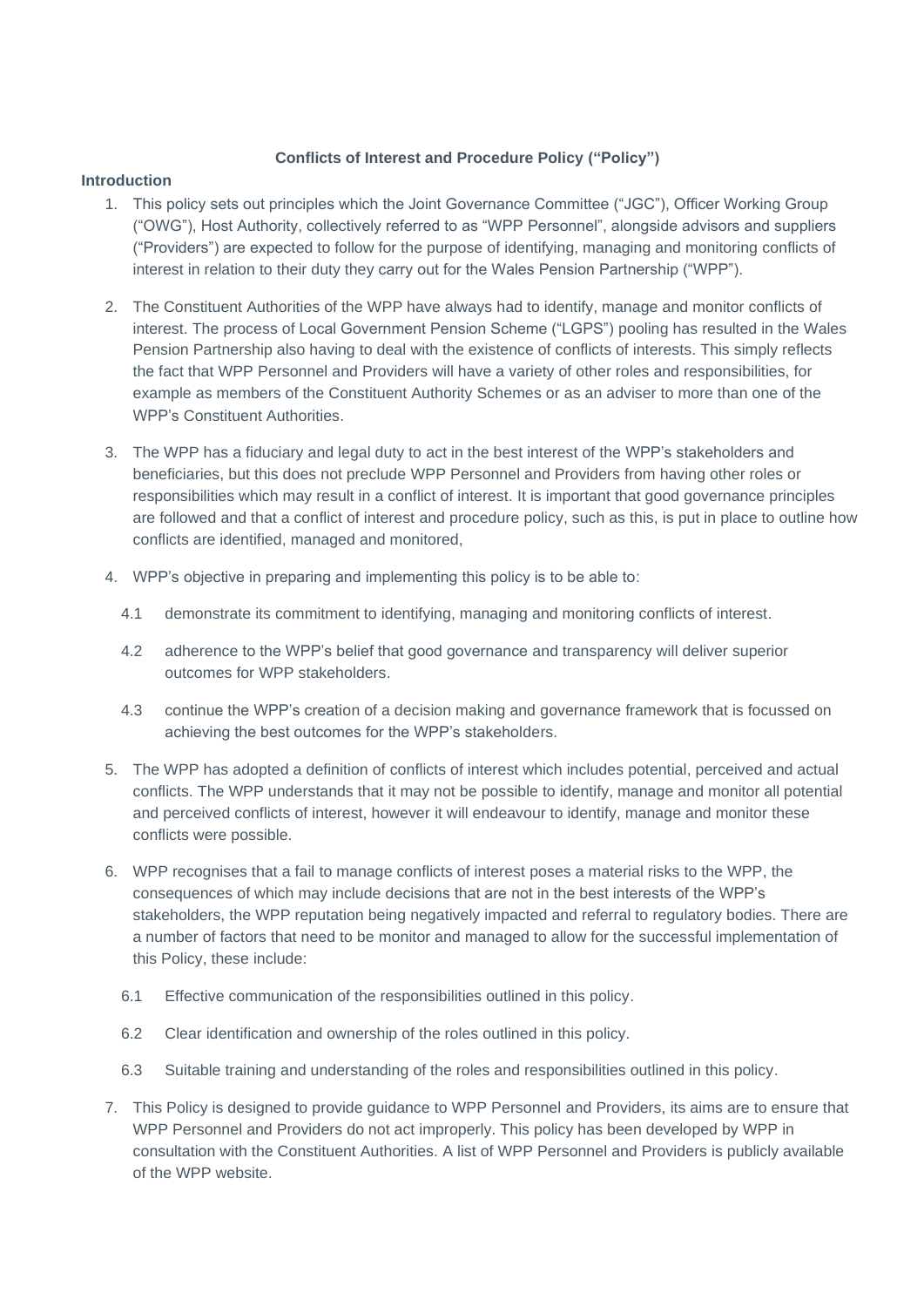- 8. This Policy is reflective of the WPP's belief that good governance and greater transparency will improve the decision-making process and deliver superior outcomes for WPP stakeholders. The WPP must endeavour to be aware of conflicts of interest and have procedures in place to manage them. This Policy outlines the procedures that WPP have adopted to do this.
- 9. The Host Authority will be responsible for monitoring conflicts of interest and ensuring that all WPP Personnel and Providers are aware and follow this policy. The Host Authority will collate declarations of conflict, formulate and maintain a conflict of interests register.
- 10. The WPP recognises that training and education is critical to achieving good outcomes and will allocate resources to ensure that it undertakes regular training and education on identifying, managing and monitoring conflicts of interest.
- 11. Please note that this Policy is focused solely on conflicts of interest that may arise from the work that WPP Personnel or Providers carry out on behalf of the WPP. The WPP's Constituent Authorities remain responsibility for managing the conflicts of interest that WPP Personnel or Providers may encounter when carrying out work at a Constituent Authority level. Alongside meeting the requirements and expectation of this Policy, WPP Personnel and Providers should continue to adhere to any other conflict of interest management policies that they are subject to, this may include Constituent Authority or company policies and other relevant codes of conducts.
- 12. The WPP's Conflicts of Interest and Procedure Policy will be formally reviewed by the OWG, and updated if required, on an annual basis. However, the Policy may be reviewed or amended more frequently if the WPP needs to take account of relevant guidance or regulations. The WPP's Policy will be an annual JGC agenda item, this will ensure that the WPP provides full transparency of its conflicts of interest at least annually.

#### **Definition & Interpretation**

- 13. The WPP, in formulating this Policy, has been guided by the basic principle of a conflicts of interest 'a man must not put himself in a position where duty and interest conflict or where his duty to one conflicts with his duty to another unless expressly authorised' (High Court case of Re Thompson's Settlement [1986]).
- 14. The WPP has adopted the Public Service Pensions Act 2013's definition of a conflict of interest, which states that a conflict of interest is a financial or other interest which is likely to prejudice a person's exercise of functions.
- 15. The WPP recognises that a conflict of interest may be present when WPP Personnel or a Provider has a responsibility or fiduciary duty in the operation, decision making process or management of the WPP but also has:
	- 15.1 A separate personal or corporate interest, which can be financial or non-financial in nature
	- 15.2 Another connection to the matter that may provide a possible conflict with their primary responsibility to the WPP. This interest could arise through association and may stem from a family member or colleague having an obligation or interest

#### **Policy and Procedure**

16. For this Policy to work WPP Personnel and Providers have agreed that they must:

16.1 acknowledge conflict of interest they may have;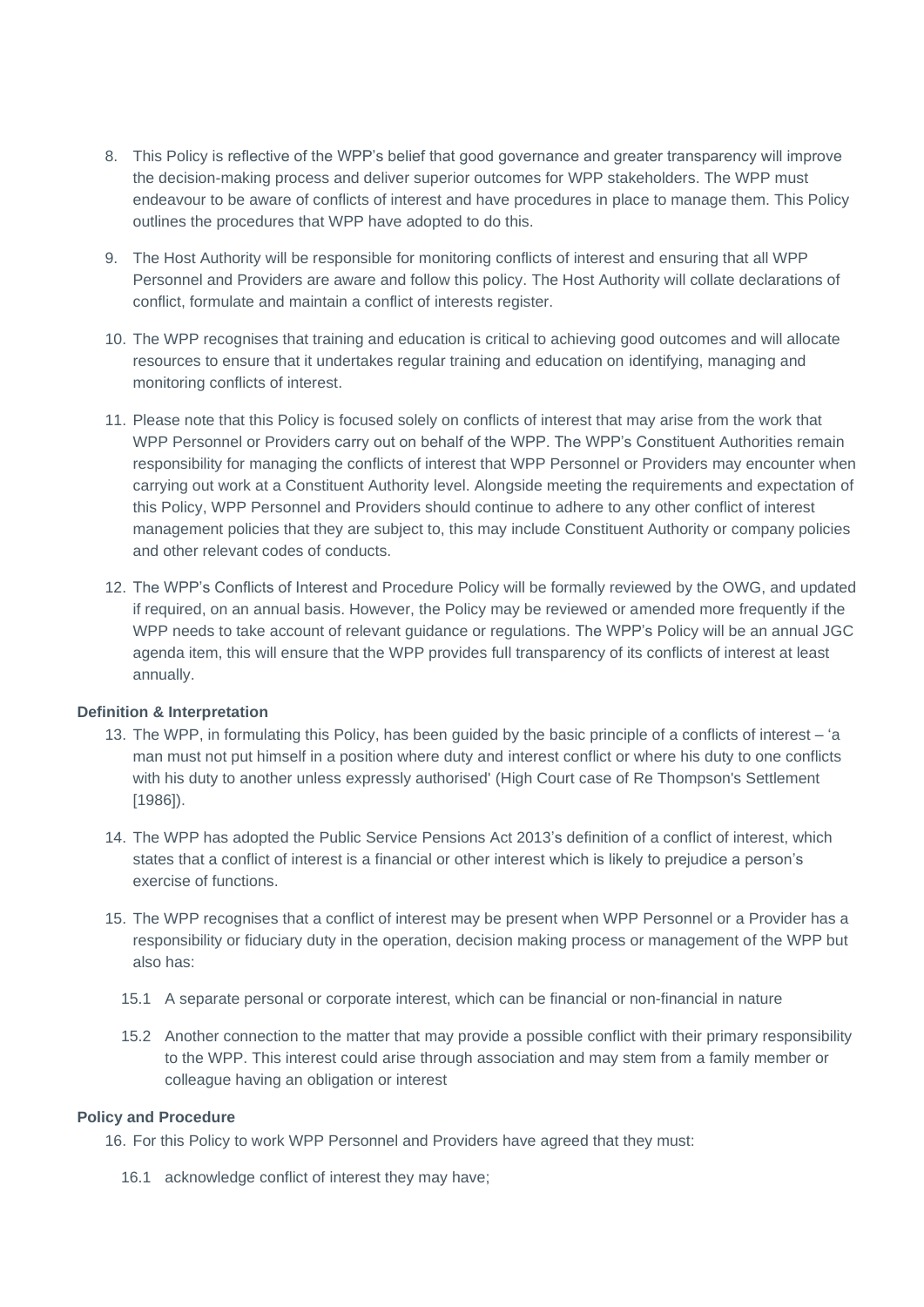- 16.2 be open with each other on any conflicts of interest they may have;
- 16.3 adopt practical solutions; and
- 16.4 plan ahead and agree on how they will manage any conflicts of interest which arise.
- 17. With these objectives in mind the WPP has adopted the following procedure to gain full transparency and allow for the detailed record-keeping of any conflicts of interest within the WPP:
	- 17.1 All WPP Personnel will provide on appointment, and once each year thereafter, a declaration of interest and related parties which will then be stored and made easily available to all WPP Personnel on the WPP's documents portal. WPP Personnel will need to inform the Host Authority immediately should there be any change to the information contained in their declaration, they will also have to provide written confirmation of the changes. At the beginning of JGC meetings all JGC Members will have to formally declare their conflicts of interest. All other WPP Personnel and Providers will also have to declare any conflicts relating to any of the meeting's agenda items. The attendees of OWG meetings will have to declare whether their declarations remain unchanged since the last meeting, this will be done at the beginning of each OWG meeting.
	- 17.2 Any WPP Personnel who feels that they, or another member of the WPP community has a conflict of interest on a particular topic must advise the Monitoring Officer, so that advise can be sought. In this way the conflict of interest and the action taken can be recorded in the minutes. An entry will also be made in the WPP's conflicts of interest register.
	- 17.3 Any WPP Personnel who feels that they, or another member of the WPP community has a conflict of interest that has arisen in between meetings must advise the Host Authority at the earliest opportunity, written confirmation should also be provided. The Host Authority will inform WPP Personnel of the conflict. An entry made in the WPP's Conflicts of Interest Register will also be made.
	- 17.4 Providers to the WPP will be required to provide the Host Authority with details of their conflict management procedure or their professional code of practice. Providers will be provided with a copy of this Policy upon appointment.
	- 17.5 Providers to the WPP are required to confirm that they will disclose to the Host Authority any conflict of interest that may arise, including any related third-party engagements.
	- 17.6 Any WPP Personnel and WPP Providers may identify information which they think should not be shared outside of the WPP and advise the Host Authority, this may relate to any potentially confidential or sensitive information such as potential manager appointments, amendments to investment strategies or personal declarations of conflicts. The Host Authority will then advise WPP Personnel, seeking a decision from them on how to proceed.
- 18. The WPP will seek to manage conflicts of interest in a fair and balanced way. The WPP has put in place a four-stage escalation process to effectively manage any conflicts of interest that have been identified as requiring further management:
	- 18.1 The WPP may request further detail on the relevant conflict of interest to ensure that its nature and potential impact is fully understood.
	- 18.2 If required, the WPP will ask the relevant Personnel or Provider to abstain or voluntary exclude themselves on the matter over which they are conflicted.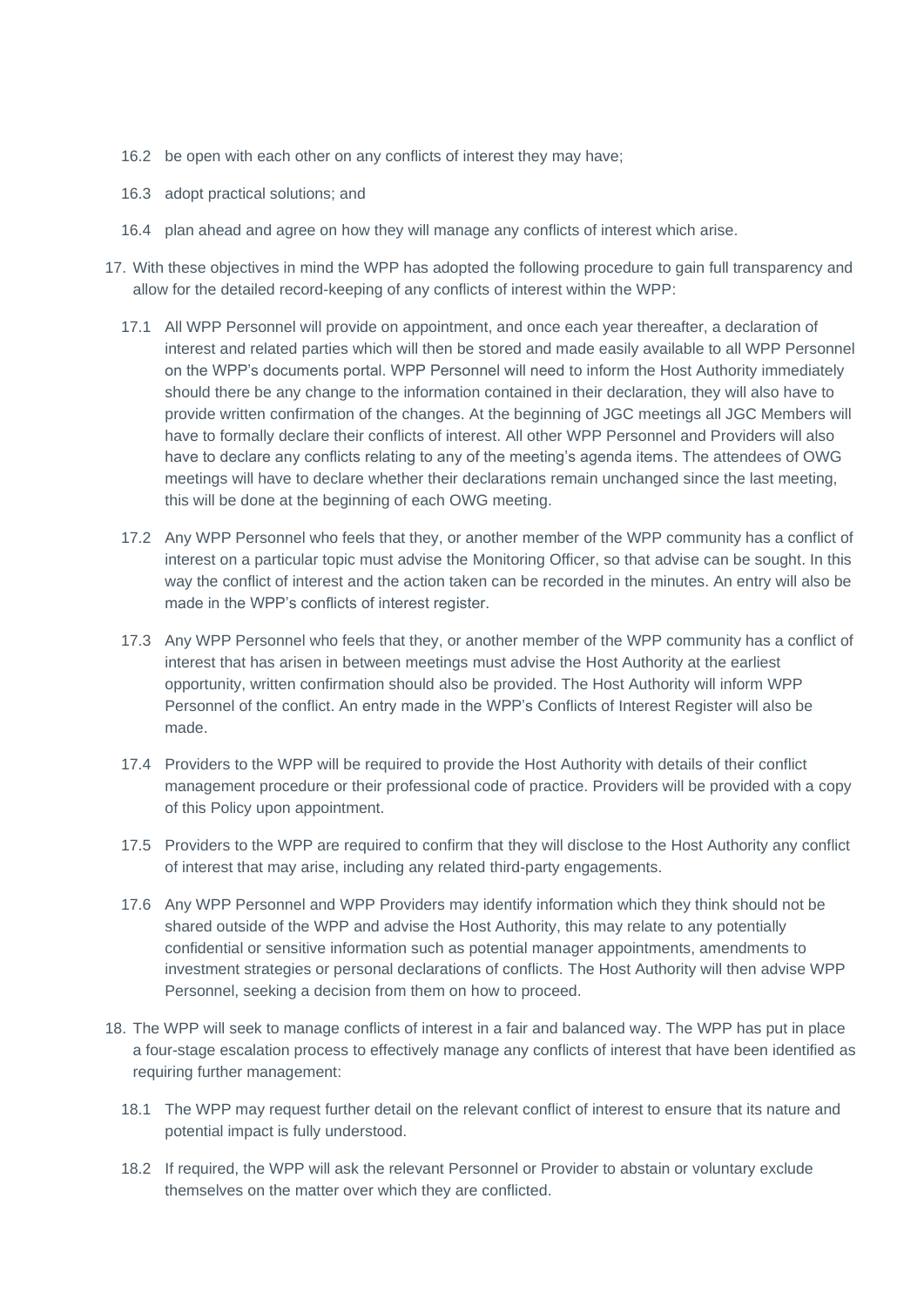- 18.3 If the relevant Personnel or Provider is unwilling to abstain or voluntary exclude themselves then the WPP will ensure that the relevant Personnel or Provider is excluded from the matter over which they are conflicted.
- 18.4 If all previous endeavours fail, the WPP may ask the relevant WPP Personnel or Provider for their resignation.

The WPP's four-stage escalation process will be suitable in most instances. However, there may be situations were an element of flexibility is required, in these instances the WPP will use its discretion to ensure the swift and effective management of the relevant conflict. For example, it may be apparent from the outset, that the conflict of interest can only be managed effectively through the resignation of the relevant WPP Personnel or Provider.

## **Guidance and Legislation**

- 19. The WPP notes that no specific government legislation on managing the conflicts of interest that may result for the pooling of LGPS has been provided to date. However, in formulating this Policy the WPP has consider and incorporated the following guidance and regulation much of which is targeted at LGPS and Private Sector Pension Schemes but is equally applicable to LGPS pools.
- 20. The Public Service Pensions Act 2013 is focussed on Pension Boards, however in formulating this Policy the WPP has extrapolated the following guidance from the Act, the WPP must be;
	- 20.1 Satisfied, that on appointment, WPP Personnel do not have a conflict of interest that cannot be adequately managed and monitored.
	- 20.2 Satisfied from time to time that no WPP Personnel has a conflict of interest that cannot be adequately managed and monitored.
	- 20.3 Requiring WPP Personnel, or a soon to be appointed individual, to provide the WPP with such information as reasonably required for the WPP to be satisfied of points 20.1 and 20.2.

Please note that regulation 108 of the Local Government Pension Scheme Regulations 2013 applied the requirements of the Public Service Pensions Act to the LGPS.

- 21. The WPP will continue to engage with the Ministry of Housing, Communities & Local Government ("MHCLG") and Scheme Advisory Board and take account of any relevant guidance in relation to conflicts of interest and the effective management of these. The WPP will update this policy when required to ensure that it is in keeping with relevant guidance.
- 22. The WPP recognises that Constituent Authority elected members must give due considerations of 'The Public Services Ombudsman for Wales' Ten Guiding Principles' when carrying out their designated role. in line with Welsh National Assembly guidance, the WPP expects all WPP Personnel to be aware of the ten principles and to recognise the importance and significance of these principles when they carry out work on behalf of the WPP. The WPP has considered these principles when formulating this Policy and notes the importance of WPP Personnel adopting these principles to ensure the efficient implementation of this Policy:
	- 22.1 Selflessness
	- 22.2 Honesty
	- 22.3 Integrity and Propriety
	- 22.4 Duty to Uphold the Law